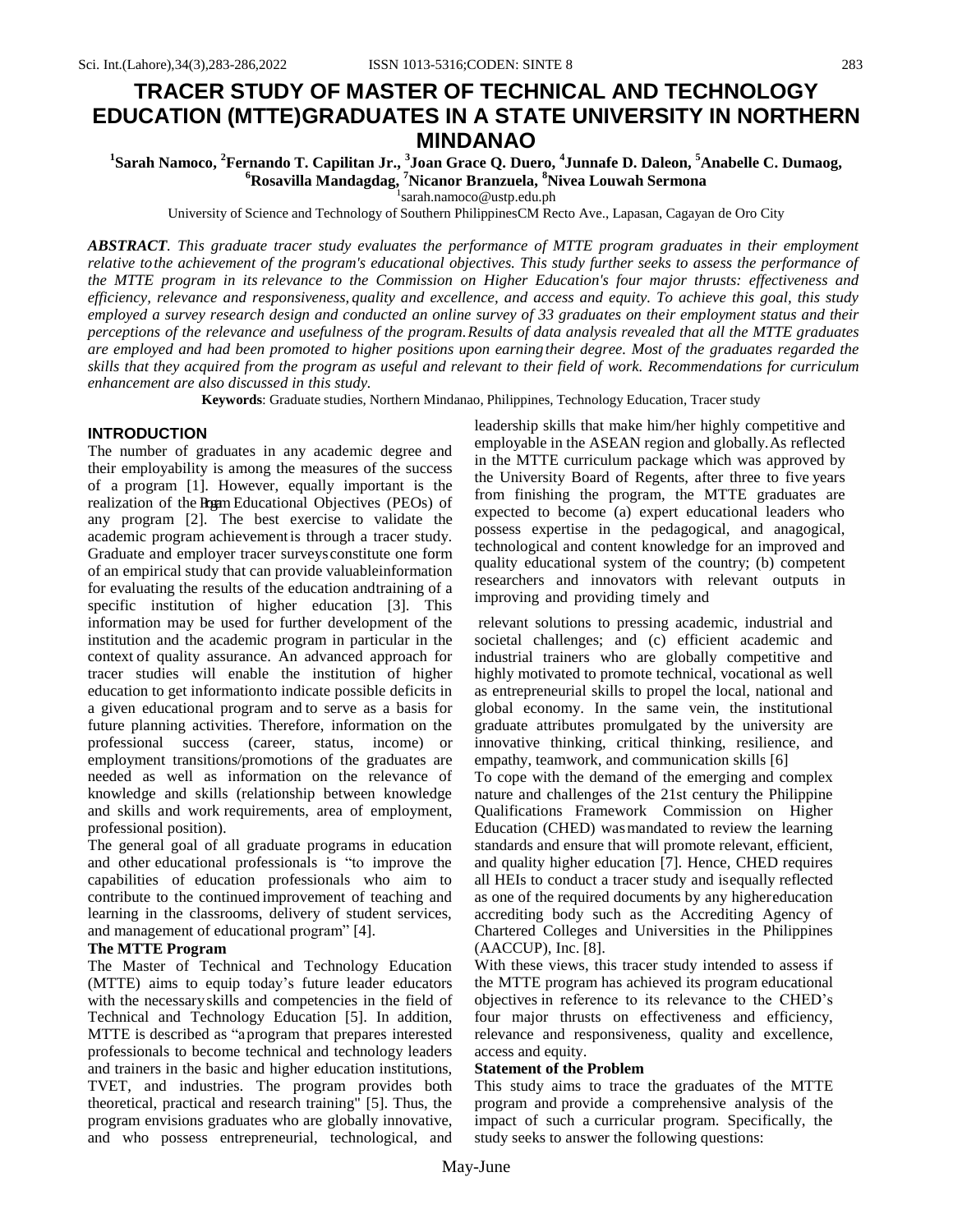- 1.What is the present employment status of MTTE graduatesand their present occupation?
- 2.What is the level of perception of the MTTE graduates regarding the relevance of the MTTE program to their current job?
- 3.What is the MTTE graduates' self-assessment regarding their level of:
	- a. Critical thinking skills,
	- b. Resiliency, and
	- c. Intrapersonal skills?

From the target respondents using a validated researchermade questionnaire. The respondents of this study were 33 MTTE graduates from 2010 to 2022. In addition, six employers were recruited to participate to a one-one interview regarding the performance of the MTTE graduates. Table 1 presents the demographic profile of the respondents and the participants of this study.

**Table 1: Demographic profile of the respondents of the study (n=33).**

|                 | $(11 - 00)$ |            |
|-----------------|-------------|------------|
| Characteristics | Frequency   | Percentage |
| Year Graduated  |             |            |
| 2010            | 1           | 3          |
| 2011            |             | 0          |
| 2012            | 1           | 3          |
| 2013            |             | 3          |
| 2014            | 4           | 12         |
| 2015            | 4           | 12         |
| 2016            | 3           | 9          |
| 2017            | 3           | 9          |
| 2018            | 6           | 18         |
| 2019            | 3           | 9          |
| 2020            | 4           | 12         |
| 2021            | 2           | 6          |
| 2022            | 1           | 3          |
| <b>Sex</b>      |             |            |
| Male            | 13          | 39         |
| Female          | 20          | 61         |

The sampling technique used in this study was snowball sampling. The list of the graduates was secured from the student's file at the Registrar's Office of the University. The researchers contacted all the MTTE graduates that they are acquainted with through Facebook messenger. They are referred to as gatekeepers. From these gatekeepers, snowball sampling was employed. Table 2 presents the profile of the participants of the interview of this study.

**Table 2: Profile of the participants of the interview (n=6). Code Name Age Sex Position**

MPr1 46 M School Principal MPr2 38 M School Principal MPr3 55 M Vice-Chancellor FPr1 41 F College Dean FPr2 44 F Department Chair FPr3 53 F Campus Director

4.What are the views and recommendations of the graduates on the program's curriculum based on their experiences as expressed by their employers?

#### **METHODOLOGY**

This study used the explanatory mixed methods research design covering the employment characteristics and transition to the employment of the MTTE graduates and the description of the employers. This method was employed to gather information

validated by three experts. After the revision of the questionnaire based on the feedback from the experts, the survey questionnaire was disseminated online through Google Forms. To analyze the data, descriptive statistics such as frequency and percentages to profile the respondents, and the mean and standard deviation were used to assess their level of perception.

#### **RESULTS AND DISCUSSION**

The following are the results of the data analysis of this study. By visualexamination, it can be observed in Table 3 that the MTTE graduates are all employed even before they took the program. However, it is notable that after finishing the program, all of therespondents were promoted to a higher academic rank. Regarding their position at work, it is worthy to underscore thatwhile all of the MTTE graduates are working as faculty members in educational institutions,  $42\%$  of them (n=14) were designated with the supervisory position. This goes to show that the

|  | Table 3: Numerical comparison of the employment status of    |  |
|--|--------------------------------------------------------------|--|
|  | the MTTE graduate before registering and after finishing the |  |

| program.                         |                |                    |                   |    |  |  |
|----------------------------------|----------------|--------------------|-------------------|----|--|--|
|                                  |                | <b>Before MTTE</b> | <b>After MTTE</b> |    |  |  |
| <b>Characteristics</b>           | F              | $\frac{1}{2}$      | F                 | %  |  |  |
| Nature of employment             |                |                    |                   |    |  |  |
| Teacher 1                        | 17             | 52                 |                   |    |  |  |
| Teacher 2                        |                |                    | 5                 | 15 |  |  |
| Teacher 3                        |                |                    | 6                 | 18 |  |  |
| Part-time Faculty                | 5              | 15                 |                   |    |  |  |
| Instructor 1                     | 11             | 33                 | $\mathcal{P}$     | 6  |  |  |
| <b>Assistant Professor</b>       |                |                    | 17                | 52 |  |  |
| <b>Associate Professor</b>       |                |                    | 2                 | 6  |  |  |
| Position at Work                 |                |                    |                   |    |  |  |
| Faculty                          | 33             | 100                | 19                | 58 |  |  |
| Supervisory                      |                |                    | 14                | 42 |  |  |
| <b>Status of Appointment</b>     |                |                    |                   |    |  |  |
| Contractual                      | 8              | 24                 |                   |    |  |  |
| Probationary                     | 6              | 18                 | 1                 | 3  |  |  |
| Regular                          | 19             | 58                 | 32                | 97 |  |  |
| Income                           |                |                    |                   |    |  |  |
| Below PhP20,000                  | 14             | 42                 | 1                 | 3  |  |  |
| P21,000 to 30,000                | 17             | 52                 | 21                | 64 |  |  |
| P 31,000 to 40,000               | $\overline{2}$ | 6                  | 5                 | 15 |  |  |
| P 41,000 to 50,000               |                |                    | 4                 | 12 |  |  |
| P 51,000 to 60,000               |                |                    | 1                 | 3  |  |  |
| $\underline{P}$ 71,000 to 80,000 |                |                    | 1                 | 3  |  |  |
|                                  |                |                    |                   |    |  |  |

Since the data collection method was an online survey, two filtering questions were employed to ensure that only graduates of the MTTE program should answer the survey. Lastly, this study utilized the researcherconstructed questionnaire. The questionnaire was

The MTTE program, which aims to prepare middle-level managers,has successfully attained its program goal. Corollary to the MTTE graduates' status of appointment at work, 42% were contractual and on probationary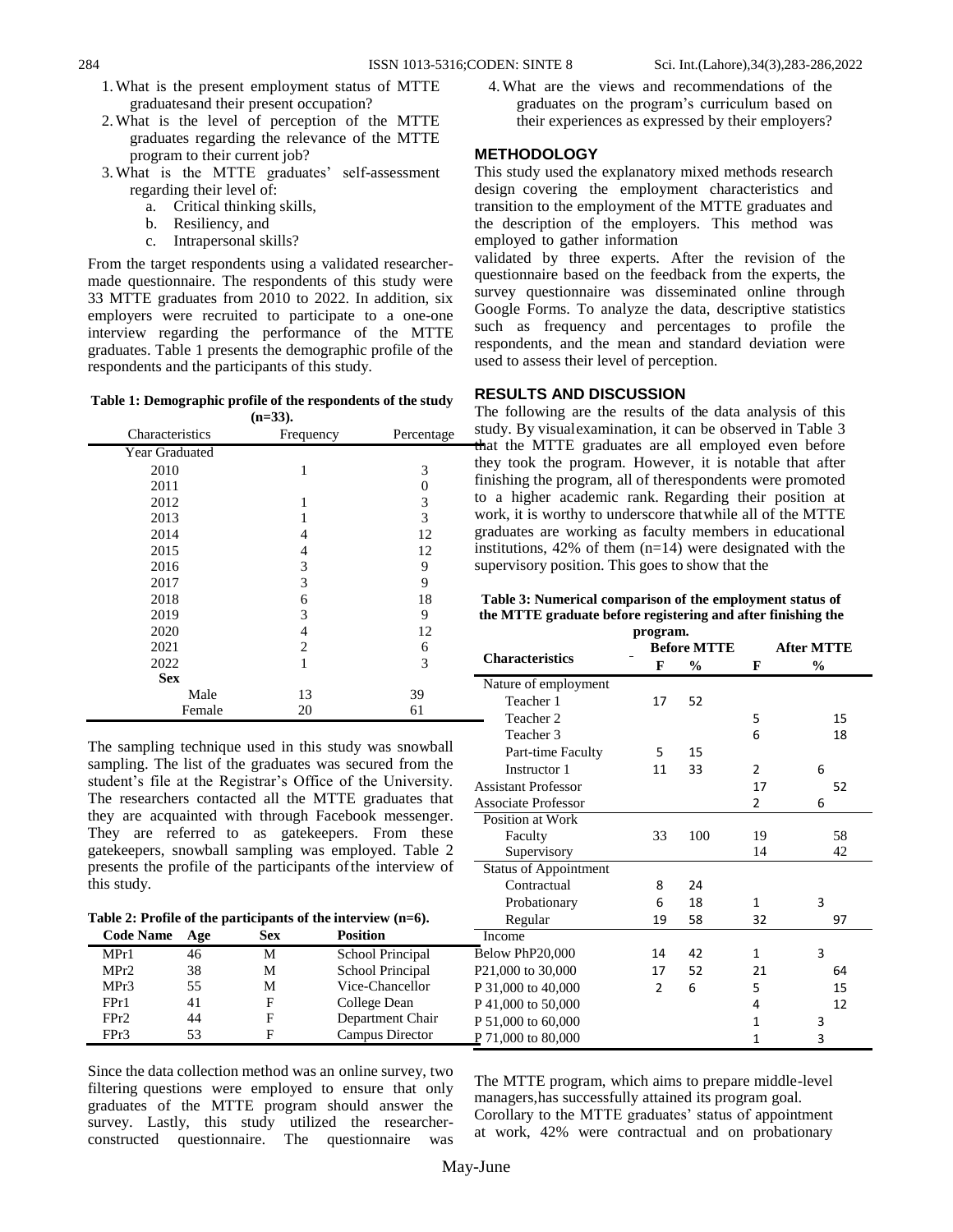status before they took the program. After finishing the program, 97% of the respondents were given regular status. The MTTE program, thus, helps ensure its graduates a better and more secure economic status. This is further verified by the respondents' claim that their salaries, after having been promoted at work and given permanency of job security, increased to a significant amount.

Table 4 presents the level of relevance of the MTTE program to the graduates' employment. Based on the results presented, the MTTE graduates expressed high satisfaction with the training they acquired from the program (*M*=4.84, *SD*=0.48). This could be due to a well-crafted curriculum that suits the need of the industry [9].

| <b>Table 4: Resiliency of MTTE graduates</b> |  |
|----------------------------------------------|--|

| <b>Ouestionnaire Statements</b>                                                                                             | Mean | SD   | <b>Description</b>                              |
|-----------------------------------------------------------------------------------------------------------------------------|------|------|-------------------------------------------------|
| I like to learn new things.                                                                                                 | 4.59 | 0.74 | Totally                                         |
| I know where I need to improve<br>and I like to set learning goals. I<br>can identify and access learning<br>opportunities. | 4.71 | 0.52 | willing to<br>embrace<br>new<br>concepts<br>and |
| I learn from my mistakes and<br>can accept feedback.                                                                        | 4.62 | 0.60 | situations                                      |
| Overall mean score                                                                                                          | 4.64 | 0.62 |                                                 |

Finally, the corollary to the intrapersonal skills of the MTTE graduates, Table 7 shows that the respondents have a strong intrapersonal skill (*M*=5.54, *SD*=0.64)

| Tuble + Relevance of the MITLE program to employment.                      | Table 5: Intrapersonal skills of the MTTE graduates |           |                                                                           |      |           |                    |
|----------------------------------------------------------------------------|-----------------------------------------------------|-----------|---------------------------------------------------------------------------|------|-----------|--------------------|
| <b>Statements</b>                                                          | Mean                                                | <b>SD</b> | Description Questionnaire Statements                                      | Mean | <b>SD</b> | <b>Description</b> |
| Is the MTTE program relevant to                                            | 4.91                                                | .051      | The MTTE <del>-</del><br>$\frac{1}{\pi}$ I am a confident person.         | 4.33 | 0.69      | Totally            |
| your job?                                                                  |                                                     |           | program<br>much <sup>I</sup> am usually honest.<br>very                   | 4.64 | 0.60      | agree              |
| Does your educational experience                                           | 4.85                                                | 0.43      | the <sup>I'm</sup> a person who likes to take<br>for                      | 4.58 | 0.66      |                    |
| with the MTTE program help you<br>perform your work effectively?           |                                                     |           | employment <sup>responsibility.</sup><br>I can adapt to new circumstances | 4.61 | 0.61      |                    |
| Is your course relevant to present<br>needs because of the introduction of | 4.76                                                | 0.49      | or information.<br>Overall mean score                                     | 4.54 | 0.64      |                    |
| technologically advanced<br>Instrument?                                    |                                                     |           | The interview conducted with the MTTE graduates'                          |      |           |                    |
| <b>Overall Mean Score</b>                                                  | 4.84                                                | 0.48      | immediate superiors at work (Department Chairperson,                      |      |           |                    |

As regards the MTTE graduate's level of critical thinking skills, Table 5 shows that they are totally able to think criticallyon their own (*M*=5.31, *SD*=0.92), with very little to no supervision needed anymore from their immediate superior.These results prove that the MTTE graduates have embodied the institutional graduates of the university in critical thinking and problem-solving skills.

**Table 3 MTTE graduates' critical thinking skills**

| <b>Questionnaire Statements</b>                                                     | <b>Mean</b> | <b>SD</b> | Description                                            |  |  |
|-------------------------------------------------------------------------------------|-------------|-----------|--------------------------------------------------------|--|--|
| I can assess situations, identify<br>evaluate<br>and<br>problems<br>solutions.      | 4.39        | 0.74      | Totally<br>able<br>to<br>li<br>think<br>critically $S$ |  |  |
| recognize the<br>many<br>dimensions of a problem and<br>can determine a root cause. | 4.24        | 0.95      | on their <sup>M</sup><br>own.<br>N<br>e                |  |  |
| I am not afraid to be creative<br>when solving problems.                            | 4.21        | 1.01      | S<br>$\mathcal{O}$                                     |  |  |
| I like to make sure the solution<br>works in case improvement is<br>required        | 4.41        | 0.98      | A<br>k<br>F                                            |  |  |
| Overall mean score                                                                  | 4.31        | 0.92      | r                                                      |  |  |

Regarding the MTTE graduates' level of resiliency, Table 6 shows that the respondents are totally willing to embrace new concepts and situations (*M*=4.64, *SD*=0.62). This attitude exemplifies the resilient attitude of the graduate which is an embodiment of the university's institutional attributes.

immediate superiors at work (Department Chairperson, College dean, or school principals) validated the claim of the respondents regarding the relevance of the program to their job, their leadership, and other soft skills. To elucidate this, the following superiors expressed their observations about their faculty members.

MPr1*: "The employee is able to work well with her colleagues demonstrating emotional insights regarding their situation. Shealso has openness to her superiors and colleagues' suggestions, has a positive stance, expresses opinions, and embraces issues with determination to find*

*solutions during challenges encountered at the workplace."*

able to MPr2: *The employee is able to hold and maintain the*  critically *session. She also hasthe ability to create a pleasant and*  on their *wholesome atmosphere during instruction. interest and attention of the entire class throughout the*

> MP23: *This employee really caught my attention for she exerts time and effort in every task assigned to her. Also, she respects others by arriving at work and at meetings on time and adheresto the schedule whenever possible. Accepts constructive criticism wholeheartedly. Always keep up the good work!*

> FPr1*: "She is an employee that any principal can count on. She is dependable with tasks assigned to her. Her work ethic is excellent, and she delivers her assignments beyond expectations. She also exemplifies strong leadership with her problem-solving skills and decisionmaking skills. She is resilient in times of untoward circumstances.*

> FPr2: *"The employee always demonstrates commendable work ethics. She is very responsible and has a positive spirit towards work. I admire her professionalism in*